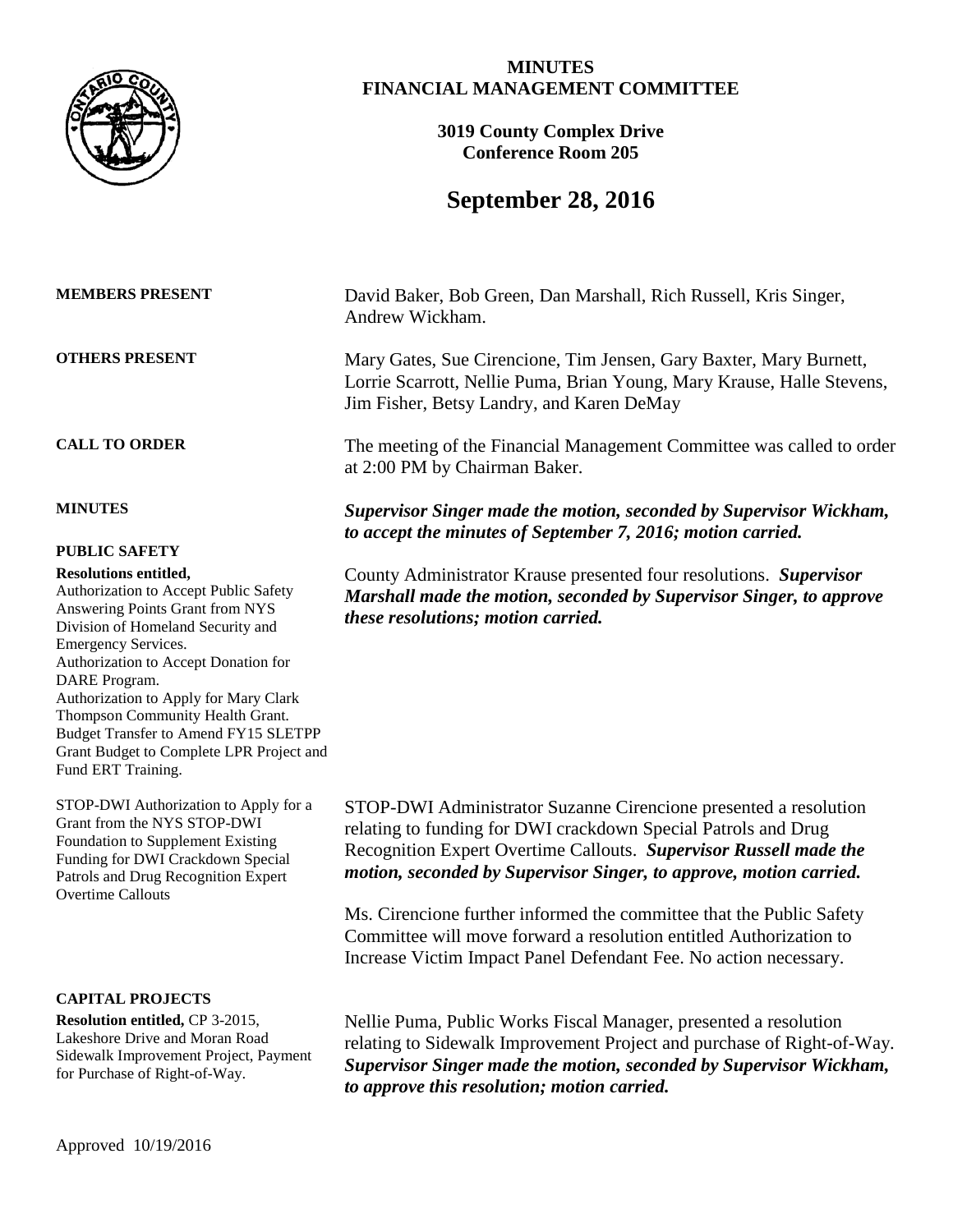**Resolution entitled,** FLCC Viticulture Center, CP 5-2011, Authorizing Bid Award for Exterior Sign and Budget Amendment, LeChase Construction

**Resolution entitled,** CP 1-2015, Approval of Contract Amendment and Budget Transfer for Air Monitoring Services, HVAC Rehabilitation in the Fine Arts and Graphic Design Area, 2015 FLCC Capital Maintenance Project

**Resolution entitled,** CP 1-2015, Approval of Budget Transfer and Payment to Genesee Office Interiors, Inc., HVAC Rehabilitation in the Fine Arts and Graphic Design Area, 2015 FLCC Capital Maintenance Project

**Resolution entitled,** CP No. 1-2016, FLCC Maintenance Capital Project and CP 11-2015, G Lot Maintenance, Authorizing Additional Funding.

**Resolution entitled,** Closing Capital Project No. 4-2013, 2013 FLCC Master Plan Project

## **FMC Standing Committee Items**

**Resolution entitled,** Authorizing Contract with Auctions International, Inc., Auction of Real Property Tax Foreclosure Parcels

Senior Planner Betsy Landre presented a resolution relating to bid award, exterior signage at FLCC. She explained the addition of one RESOLVED clause 'RESOLVED, The role and duties of Project Manager solely for scope of work defined under Bid Number B16083, The sign, Shall be assigned to Ms. Catherine Ahern, FLCC Director of Facilities and Grounds, while Mr. William C. Wright, Commissioner of Public works shall continue as Project Manager for the construction of CP 5-2011, FLCC Viticulture Center Project pursuant to Res. No. 205- 2014; and further'. *Supervisor Russell made the motion, seconded by Supervisor Singer, to approve this resolution with revision; motion carried.*

Senior Planner Betsy Landre presented a resolution to increase air monitoring and testing services contract with Lozier Environmental by \$3,393.00. *Supervisor Russell made the motion, seconded by Supervisor Wickham, to approve this resolution; motion carried.*

Senior Planner Betsy Landre presented a resolution to amend the budget for Capital Project No. 1-2015 and pay invoice of \$1,245.00 to Genesee Office Interiors, Inc., for work completed on moving and reassembling furniture. *Supervisor Russell made the motion, seconded by Supervisor Wickham, to approve this resolution; motion carried.*

Associate Planner Tim Jensen presented a resolution relating to G Lot Project explaining additional funding from SUNY for the G Lot Project. *Supervisor Russell made the motion, seconded by Supervisor Wickham, to approve this resolution; motion carried.*

Associate Planner Tim Jensen presented a resolution to close out this capital project. *Supervisor Russell made the motion, seconded by Supervisor Singer, to approve this resolution; motion carried.*

## Treasurer Gary Baxter presented this resolution. *Supervisor Singer made the motion, seconded by Supervisor Green, to approve this resolution; motion carried.*

**Budget Transfer Request** Manager of Audit Mary Burnett presented a request for transfer of \$2,000.00 from contingency to legal transcripts. She explained this is to provide the estimated amount required for the remainder of 2016. *Supervisor Marshall made the motion, seconded by Supervisor Russell, to approve this transfer; motion carried.*

**FLCC enrollment information** Senior Vice President of Administration and Finance Jim Fisher distributed enrollments data; 2009 vs. 2015 ranking by percent of increases and decreases of Full Time Enrollment. Ontario County ranks  $9<sup>th</sup>$  out of 30 with all but 4 community colleges realizing an overall decrease. He feels this trend will continue. This trend affects the budget and we expect it to be down 13%. He also presented updated information regarding the Budget Projection, Fiscal Year 2016-Fiscal Year 2019.